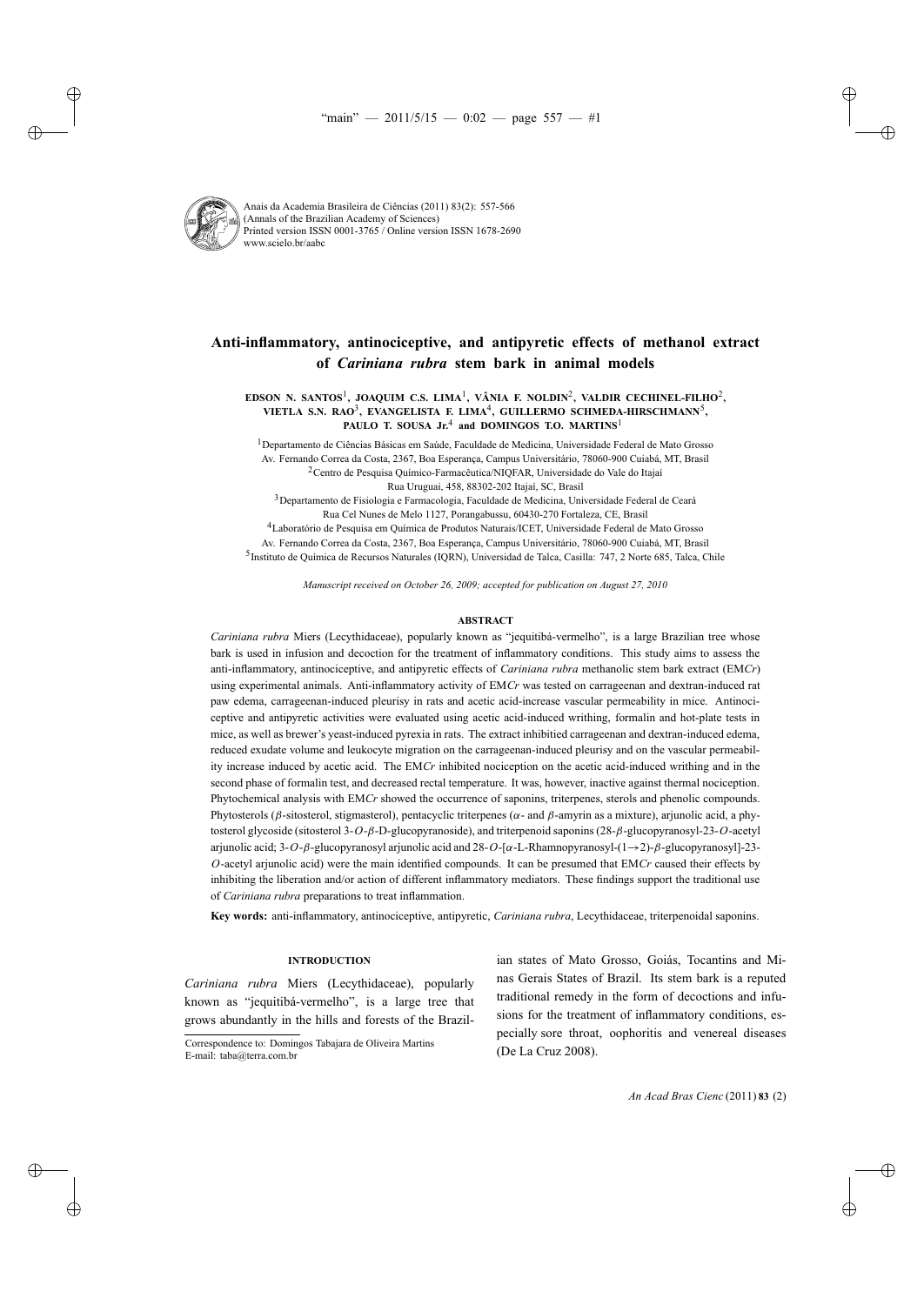PHYTOCHEMICAL ANALYSIS

No scientific reports in support of the traditional use of this plant are available, although phytochemical studies indicated the presence of phenolic compounds in *C. rubra*, such as  $\beta$ -sitosterol, stigmasterol,  $\alpha$ - and β-amyrins, arjunolic acid, sitosterol 3-*O*-β-D-glucopyranoside, the triterpenoidal saponins  $28 - \beta$ -glucopyranosyl-23-*O*-acetyl arjunolic acid; 3-*O*-β-glucopyranosyl arjunolic acid and  $28-O$ -[ $\alpha$ -L-Rhamnopyranosyl- $(1\rightarrow$ 2)-β-glucopyranosyl]-23-*O*-acetyl arjunolic acid (Lima et al. 2002).

The traditional knowledge on the medicinal use of plants should be assessed under laboratory conditions using appropriate biological assays to disclose if the traditional claims are evidence-supported. In this context, the ethnopharmacological approach provides specific targets for pharmacological and chemical investigation, looking for a possible development of new plant-derived drugs. With this objective, the present study aims to verify the possible anti-inflammatory, antinociceptive, and antipyretic effects of methanol extract from *C. rubra* stem bark in selected animal models. In addition, the plant extract was also subjetcted to phytochemical analysis.

#### **MATERIALS AND METHODS**

## PLANT MATERIAL AND EXTRACTION

The stem bark of *Cariniana rubra* was collected in November 1997 by Liberio Amorim Neto, at Serra de São Vicente, Cuiabá Municipality, Mato Grosso State, Brazil. It was identified by Prof. Dr Germano Guarim Neto, Department of Botany and Ecology, Federal University of Mato Grosso, Brazil.

A voucher specimen (# 18337) was deposited in the Herbarium of the University. The collection was authorized by the Brazilian Institute of Environment and Renewable Natural Resources.

The finely powdered bark of *C. rubra* (1 kg) was packed into a Sohxlet extractor and extracted for 48 h, with absolute methanol. The solvent was removed under reduced pressure using a rotavapor to obtain 333 g (33%) of a dark brown solid. The dry extract (EM*Cr*) was suspended in distilled water for the pharmacological studies.

according to the literature (Matos 1988). Chromatographic fractionation was carried out using silica gel chromatography and permeation on Sephadex LH-20, as well as by high speed countercurrent chromatography (HSCCC) and medium pressure chromatography. The structure determination of the main compounds was carried out using spectroscopic techniques as previously reported (Harbone 1998, Ma-

The air-dried plant material (150 g) was extracted with methanol:water (80:20 v/v, 500 mL) in a Soxhlet apparatus to obtain the hydrophilic extract. The lipophilic extract was obtained as above, using diethyl ether (500 mL) as solvent. The chemical analysis was performed on the hydrophilic and the lipophilic extracts,

tos 1988, Lima et al. 2002, E.F. Lima, unpublished data).

#### ANIMALS

Male Wistar rats (170-250 g) and male Swiss mice (25-30 g) were used. Experimental groups consisted of 8 animals per group. They were housed at  $22 \pm 1$ °C under a 12 h light/12 h dark cycle, and had free access to standard pellet diet (Purina $\mathbb{R}$  chow) and tap water. The animals were deprived of food for 15-24 h before experimentation, but had free access to drinking water.

The Animal Care and Use Committee of the Universidade Federal do Mato Grosso approved the experimental protocols in accordance with the ethical guidelines for the investigation of experimental pain in conscious animals (Zimmermann 1983).

#### ANTI-INFLAMMATORY ASSAYS

## *Hind paw-edema induced by carrageenan and dextran*

Paw edema was induced in the left hind paw of rats (180-200 g) by sub-plantar injection of 0.1 mL of  $1\%$ λ-carrageenan or 1.5% of dextran (w/v) in 0.9% of saline. The paw volume was measured before (0) and 3 h after carrageenan injection or 2 h after dextran (Parrat and West 1957) using a plethysmometer (Ugo Basile). The edema was expressed as an increase in paw volume. Different groups of animals were treated by gastric gavage with EM*Cr* (250, 750 and 2,000 mg/kg), indomethacin (5 mg/kg), cyproheptadine (5 mg/kg) or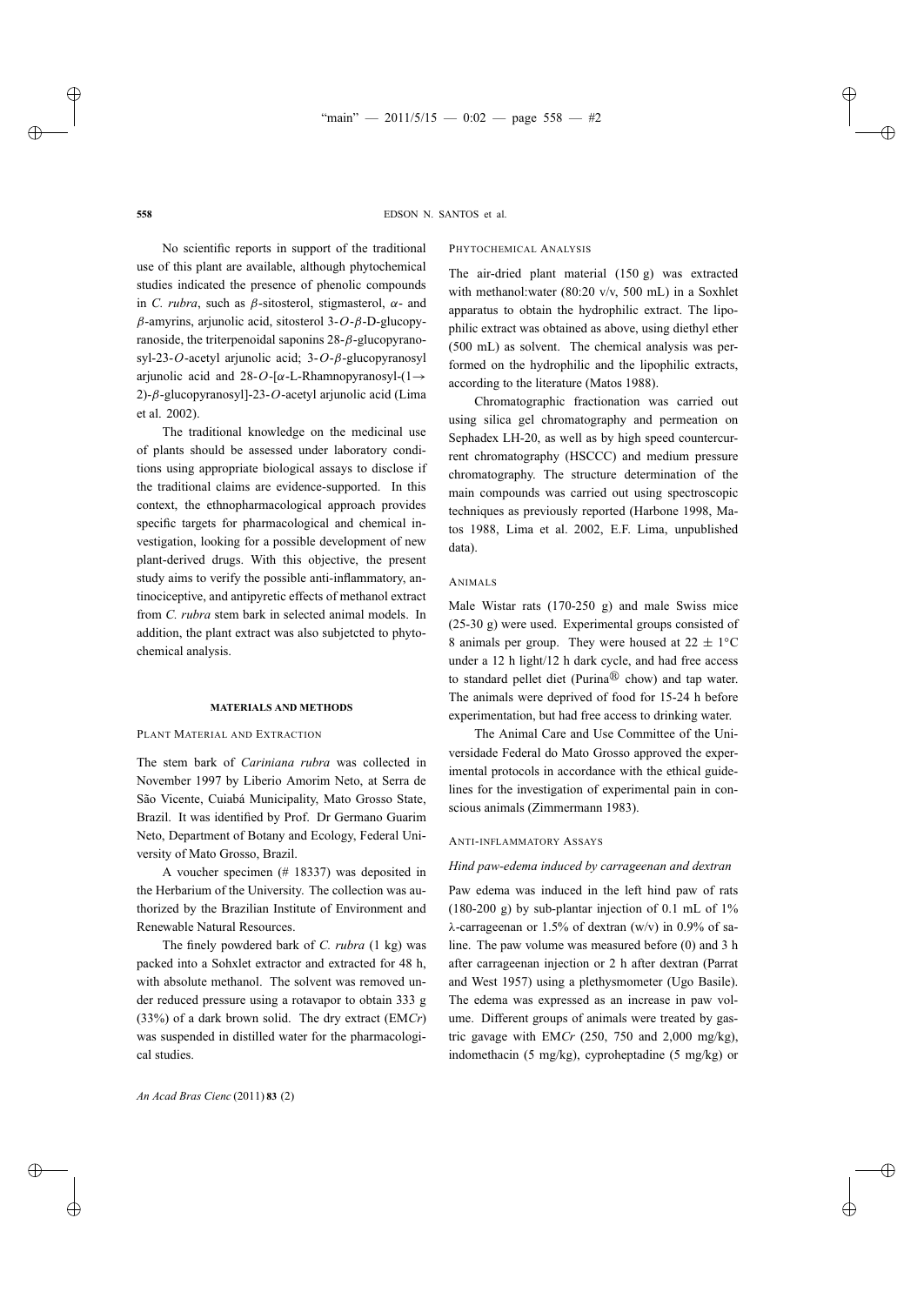vehicle (10 mL/kg) in a volume of 10 mL/kg, 1 h before carrageenan or dextran injection (Winter et al. 1962).

## *Carrageenan-induced pleurisy in rats*

Pleurisy was induced in rats (200-220 g) by intrapleural injection of 2%  $\lambda$ -carrageenan suspension (0.1 mL/rat) in 0.9% of saline (Vinegar et al. 1978). The EM*Cr* (250, 750, 1,500, and 2,000 mg/kg), dexamethasone  $(0.5 \text{ mg/kg})$  or vehicle  $(10 \text{ mL/kg})$  were given by gastric gavage 1 h before the injection of irritant agent. Six hours after the injection of carrageenan, the rats were killed by excess of ether. The pleural cavity was opened and rinsed with 1 mL of saline solution containing 0.1% of EDTA. The exudate and washing solution were collected by aspiration and the total volume measured (mL). The mobilized leukocyte number in the exudate was quantified using improved Neubauer counting chambers.

## *Acetic acid-induced increase in vascular permeability*

Groups of mice (25-30 g) were treated by gastric gavage with vehicle (10 mL/kg), EM*Cr* (50, 250, and 750 mg/kg) or dexamethasone (0.5 mg/kg) in a volume of 10 mL/kg. One hour after these treatments, each animal received an intravenous injection of 2% Evan's blue solution  $(w/v)$  in 0.9% of saline. Ten minutes later, each mouse received intraperitoneally 0.4 mL of 0.5% acetic acid solution. Twenty minutes after acetic acid injection, the animals were killed, the peritoneal fluid was collected and the concentration of Evan's blue was measured by absorbance at 590 nm in a spectrophotometer.

The dye extravasation was quantified from a standard curve and expressed in  $\mu$ g (Whittle 1964).

## ANTINOCICEPTIVE ASSAYS

## *Writhing test*

Abdominal constriction induced by intraperitoneal injection of acid acetic was carried out according to a method described earlier (Koster et al. 1959). In this test, groups of mice were treated with the vehicle, EM*Cr* (50, 250 and 750 mg/kg) or indomethacin (5 mg/ kg), 1 h before the administration of acetic acid (0.6%, 10 mL/kg, i.p.). The number of writhings was counted

for each animal, starting 10 min after acetic acid injection over a period of 20 min.

## *Formalin test*

In formalin test, groups of mice were treated by gastric gavage with vehicle or EM*Cr* (50, 250, and 750 mg/kg) and, one hour later, each mouse was given  $25\mu L$  of 2.5% formalin (in 0.9% of saline, subplantar) into the left hind paw (Hunskaar and Hole 1987). The duration of paw licking (s) as an index of painful response was determined at 0-5 min (early phase, neurogenic) and 20-25 min (late phase, inflammatory) after formalin injection. Meperidine (25 mg/kg, s.c., 30 min before the test) pre-treated animals were included in the study as a positive control.

#### *Hot-plate test*

In thermal nociceptive test, the reaction time (time in seconds elapsed between placement and the animal starting to lick its hind paw or jumping as an index of painful response) in a hotplate maintained at  $56 \pm 1$ <sup>°</sup>C was measured before and after 15, 30, 60, 120, and 180 min of drug administration (Eddy and Leimbach 1953). Mice with baseline latencies of more than 15 s were eliminated from the study. Animal groups were treated with the vehicle, EM*Cr* (50, 250, and 750 mg/ kg) or meperidine (25 mg/kg, s.c.) 60 or 30 min (in case of meperidine) before the hot-plate test. The cut-off time was set at 45 s.

#### ANTIPYRETIC ASSAY

### *Brewer's yeast induced pyrexia*

Pyrexia was induced in rats (200-220 g) by subcutaneous injection of 10 mL/kg of 20% brewer's yeast suspension (w/v) in 0.9% of saline (Al-Ghamdi 2001). Twenty-one hours later, the animals were treated by gastric gavage with vehicle, EM*Cr* (250, 750, and 2,000 mg/kg) or phenacetin (175 mg/kg). The rectal temperature of the rats was determined with a digital thermometer. It was inserted 3 cm into the rectum anus and the temperature measured before and 1, 2, and 3 h after the treatments. In another group, the animals received a subcutaneous injection from 0.9% of normal saline (1 mL/100g), and 21 h later received the vehicle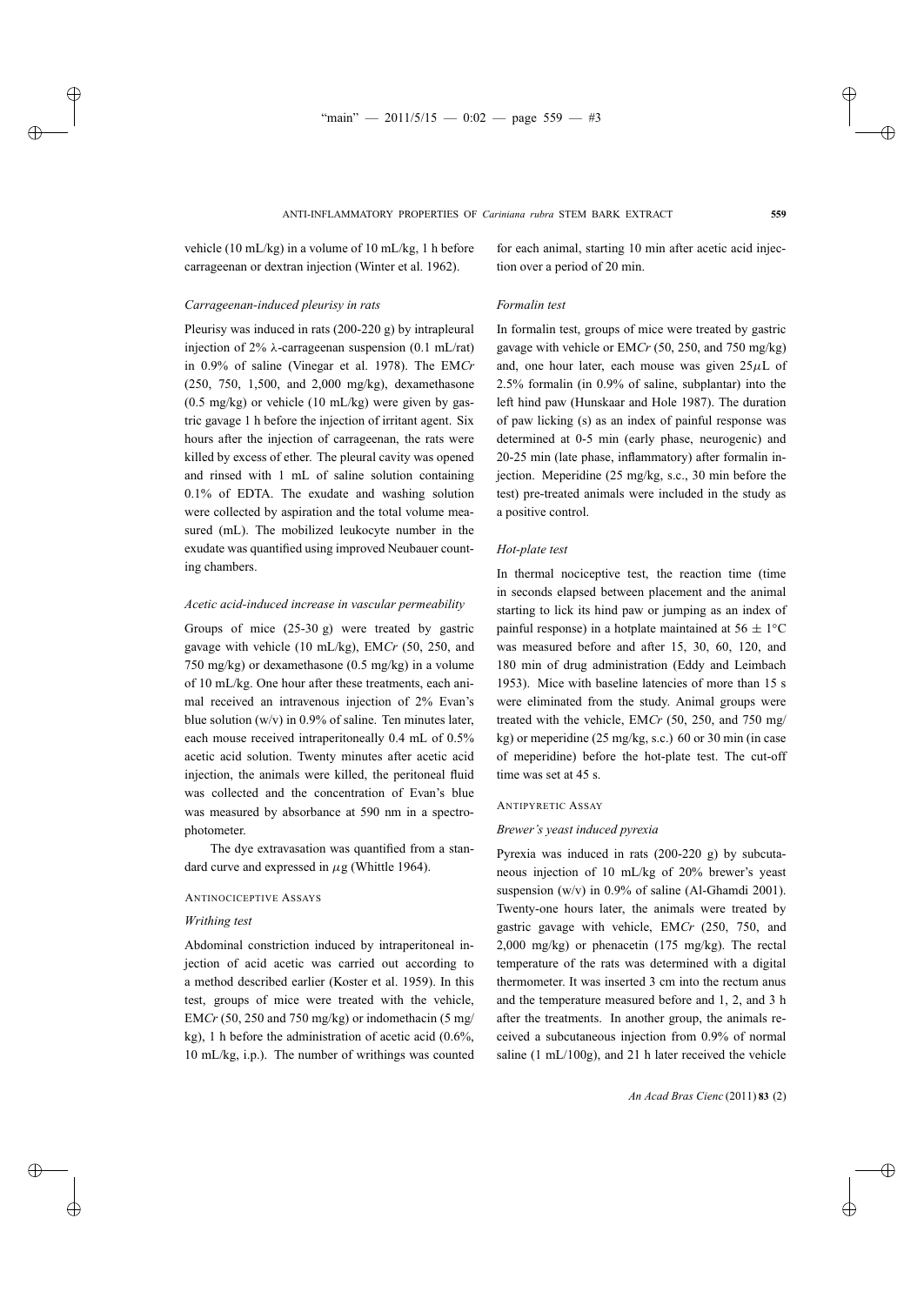by gastric gavage. The rectal temperature was determined and included in the study as a negative control.

## *Statistical analysis*

All parametric values are given as Mean  $\pm$  S.E.M and were analyzed by One-way ANOVA followed by Student Newman-Keuls test for significance at *p* < 0.05.

## **RESULTS**

## PHYTOCHEMICAL ANALYSIS

The chemical analysis of the methanolic stem bark extract of *C. rubra* (EM*Cr*) showed the presence of saponins, tannins, free steroids, flavonols and flavones. Several constituents were isolated and identified by spectroscopic means, including phytosterols and pentacyclic triterpenoids ( $\beta$ -sitosterol, stigmasterol,  $\alpha$  and  $\beta$ -amyrins, arjunolic acid), phenolic compounds, the steroid glycoside sitosterol 3-*O*-β-D-glucopyranoside, and triterpenoidal saponins (28-β-glucopyranosyl-23- *O*-acetyl arjunolic acid; 3-*O*-β-glucopyranosyl arjunolic acid and  $28-O-[ $\beta$ -L-rhamnopy ranosyl-(1 $\rightarrow$ 2)- $\beta$$ glucopyranosyl]-23-*O*-acetyl arjunolic acid). The structures are in agreement with literature data and co-chromatography with authentic samples (Lima et al. 2002, E.F. Lima, unpublished data).

## ANTI-INFLAMMATORY EVALUATION

EM*Cr* was evaluated in the model of rat paw edema induced by carrageenan or dextran. Table I shows that the EM*Cr* (750, and 2,000 mg/kg) and indomethacin (5 mg/kg) significantly reduced the carrageenan-induced rat hind paw edema by 29 ( $p < 0.01$ ), 38 ( $p <$ 0.001) and  $55\%$  ( $p < 0.001$ ), respectively, compared to control values. However, in the dextran-induced paw edema, EM*Cr* was active only at  $2,000$  mg/kg  $(60$  $p < 0.001$ ). Under the same experimental conditions, cyproheptadine (5 mg/kg) reduced inflammation by 54\%  $(p < 0.001)$ .

The results on the effect of plant extract on carrageenan pleurisy test are presented in Figure 1. In the present investigation, we compared the effect of the EM*Cr* at 250, 750, 1,500, and 2,000 mg/kg and dexamethasone on the cell migration. The EM*Cr* at 1,500 and 2,000 mg/kg markedly inhibited the carrageenaninduced pleuritic exudate by  $46$  ( $p < 0.01$ ) and  $80\%$  $(p < 0.001)$ , and the leukocyte migration by 37 ( $p <$ 0.01) and  $80\%$  ( $p < 0.001$ ), respectively. Dexamethasone, the reference drug used in the study, produced 83 ( $p < 0.001$ ) and 86% ( $p < 0.001$ ) inhibitions, respectively. The increased vascular permeability caused by intraperitoneal acetic acid was found to be significantly reduced in mice pretreated with 50, 250, and 750 mg/kg of the plant extract in a dose-dependent manner (Fig. 2).

## ANTINOCICEPTIVE EVALUATION

Figure 3 shows that the mean number of writhes following intraperitoneal administration of 0.6% acetic acid in vehicle-treated control mice was  $44 \pm 1$ . Animal groups that received the plant extract at 250, and 750 mg/kg or indomethacin (5 mg/kg) demonstrated significantly diminished number of writhes  $(12, 57$  $p < 0.01$  and  $70\% - p < 0.01$ , respectively).

In the formalin test, vehicle-treated animals showed the mean licking times (s) of  $81 \pm 4$  in the first phase, and  $173 \pm 12$  in the second phase (Fig. 4). Pretreatment with the EM*Cr* at 750 mg/kg did not show significant effect on the first phase response, but significantly diminished the second phase (inflammatory pain) response by  $28\%$  ( $p < 0.01$ ). However, meperidine (25 mg/kg, s.c), a known analgesic, produced marked inhibition at both phases  $(84 - p < 0.001$  and  $99% - p < 0.001$ , respectively).

The present study indicates that, unlike meperidine (25 mg/kg, s.c.), the EM*Cr* (50, 250, and 750 mg/kg) failed to show any significant analgesia in the hot-plate test (data not shown).

## ANTIPYRETIC EVALUATION

The subcutaneous injection of brewer's yeast suspension 20% increased considerably the rectal temperature of the rats 21 h after administration (38.3  $\pm$  0.13<sup>°</sup>C *vs*.  $37.1 \pm 0.16$ °C,  $p < 0.001$ ). The EMCr treatment, with 750 and 2,000 mg/kg, significantly reduced the rectal temperature of the animals in the second and third h after administration, reaching the peak of antipyretic effect with the highest dose in the second h (37.5  $\pm$ 0.08<sup>°</sup>C,  $p < 0.001$ ), in relation to control (38.5  $\pm$ 0.01◦C). The phenacetin treatment (30 mg/kg) caused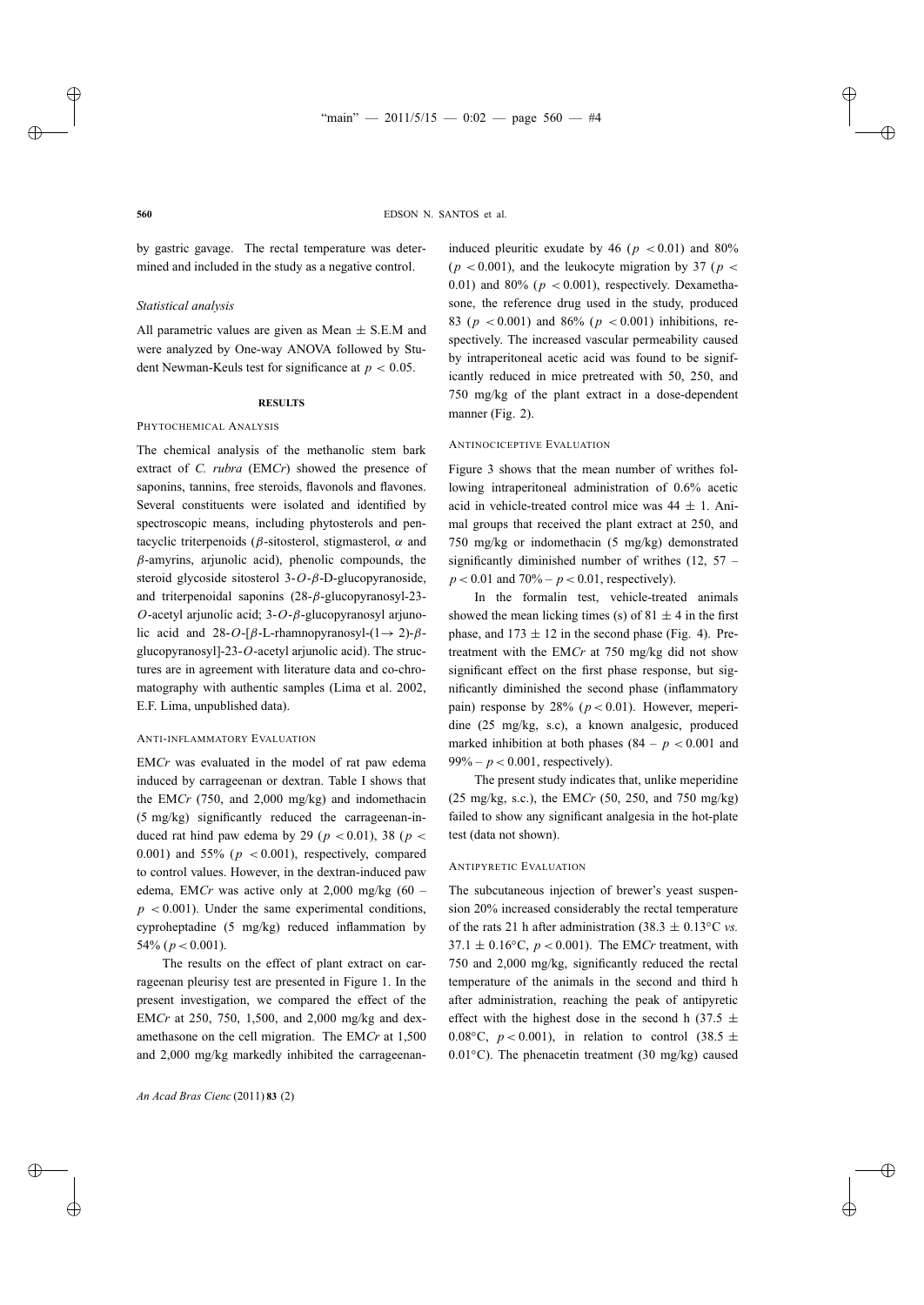| <b>Effect of methanol extract of Cariniana rubra stem dark (EMCr)</b><br>on carrageenan and dextran-induced hind paw edema in rats. |                        |                    |                     |
|-------------------------------------------------------------------------------------------------------------------------------------|------------------------|--------------------|---------------------|
| Treatment                                                                                                                           | Dosage<br>(mg/kg, p.o) | Paw edema (mL)     |                     |
|                                                                                                                                     |                        | 3 h after          | 2 h after           |
|                                                                                                                                     |                        | carrageenan        | dextran             |
| Control (vehicle)                                                                                                                   |                        | $1.07 \pm 0.03$    | $0.65 \pm 0.07$     |
| EMCr                                                                                                                                | 250                    | $0.94 \pm 0.04$    | $0.58 \pm 0.04$     |
|                                                                                                                                     | 750                    | $0.76 \pm 0.09**$  | $0.49 \pm 0.05$     |
|                                                                                                                                     | 2000                   | $0.66 \pm 0.05***$ | $0.26 \pm 0.06$ *** |
| Indomethacin                                                                                                                        | 5                      | $0.48 \pm 0.02***$ |                     |
| Cyproheptadine                                                                                                                      | 5                      |                    | $0.30 \pm 0.05$ *** |

**TABLE I Effect of methanol extract of** *Cariniana rubra* **stem bark (EM***Cr***)**

Each value represents mean  $\pm$  S.E.M. of 8 animals. \*\**p* < 0.01; \*\*\**p* < 0.001. One-way ANOVA was followed by Student-Newman-Keuls.



Fig. 1 – Effect of oral administration of *Cariniana rubra* methanol extract (EM*Cr*) or dexamethasone on exudate volume and leukocyte numbers ( $\times 10^6$ ) in a 6 h rat carrageenan pleurisy test. Value represents mean  $\pm$  S.E.M. for 8 animals. \*\**p* < 0.01; \*\*\**p* < 0.001. One-way ANOVA was followed by Student-Newman-Keuls.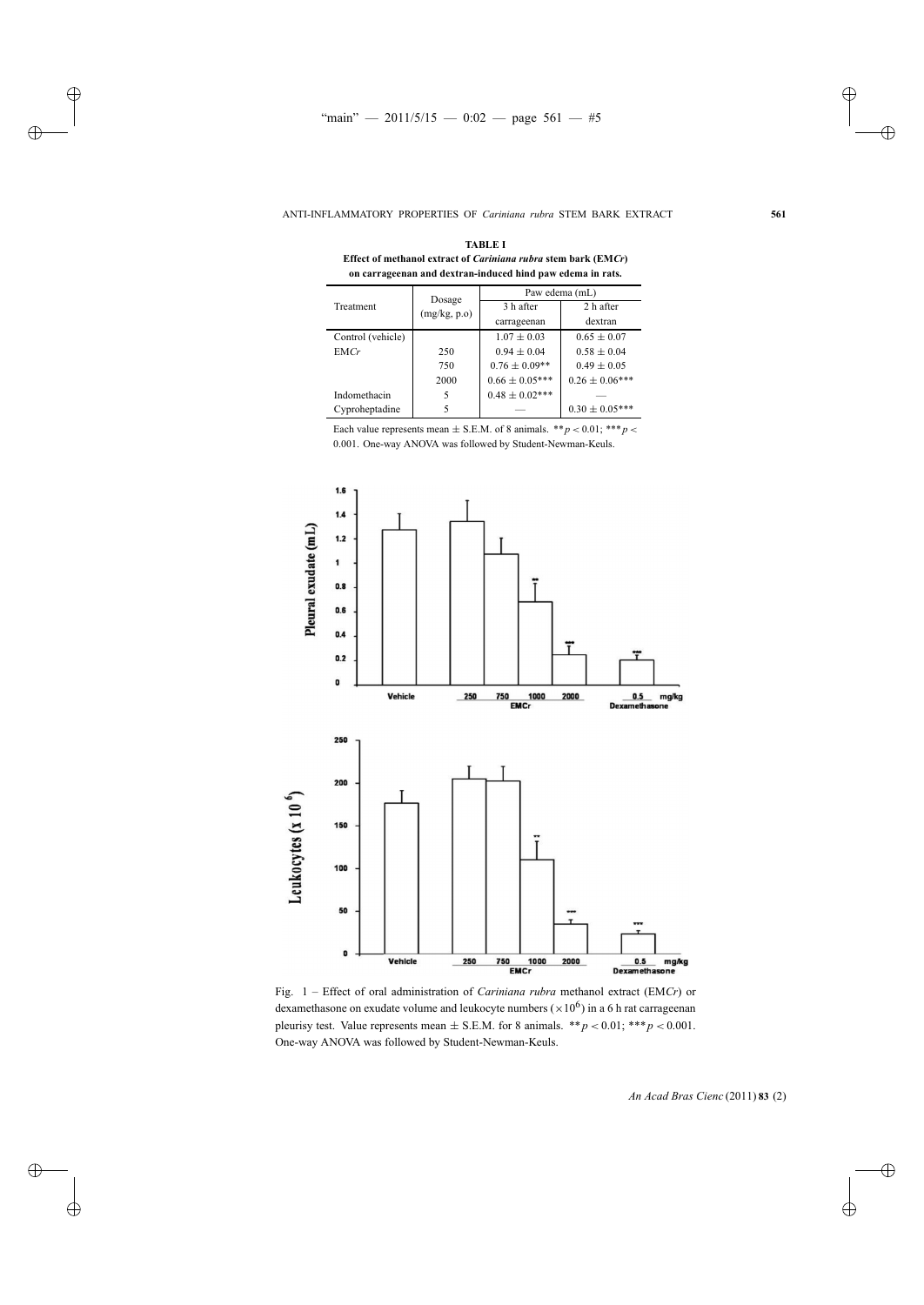

Fig. 2 – Effect of methanol extract from *Cariniana rubra* and dexamethasone on acetic acid-induced increase in vascular permeability in mice. Value represents mean  $\pm$  S.E.M. for 8 animals. \*\**p* < 0.01, \*\*\**p* < 0.001. One-way ANOVA was followed by Student-Newman-Keuls.



Fig. 3 – Effect of methanol extract of *Cariniana rubra* (EM*Cr*) against acetic acid-induced abdominal constriction in mice. Value represents mean ± S.E.M. Each point represents the mean ± S.E.M. of 8 animals. \**p* < 0.05; \*\**p* < 0.01; \*\*\**P* < 0.001. One-way ANOVA was followed by Student-Newman-Keuls.

significant antipyretic effect at all time periods, reaching the peak in the second h (37.0  $\pm$  0.09°C, *p* < 0.001), in relation to control (38.3  $\pm$  0.08°C) (Fig. 5).

### **DISCUSSION**

Natural products of plant origin are used in folk medicine all over the word. They exhibit a wide range of pharmacological activities and may provide relief of symptoms often comparable to that obtained from allo-

pathic medicines. The results reached in this study suggest that EM*Cr* possesses anti-inflammatory, antinociceptive and antipyretic properties and support the traditional use of this plant to treat inflammatory conditions. In rats and mice, oral administration of EM*Cr* reduced the carrageenan and dextran-induced edema. It has been referred that, after the carrageenan injection on the rat's paw, several mediators are released sequentially like histamine, serotonin and bradykinin in the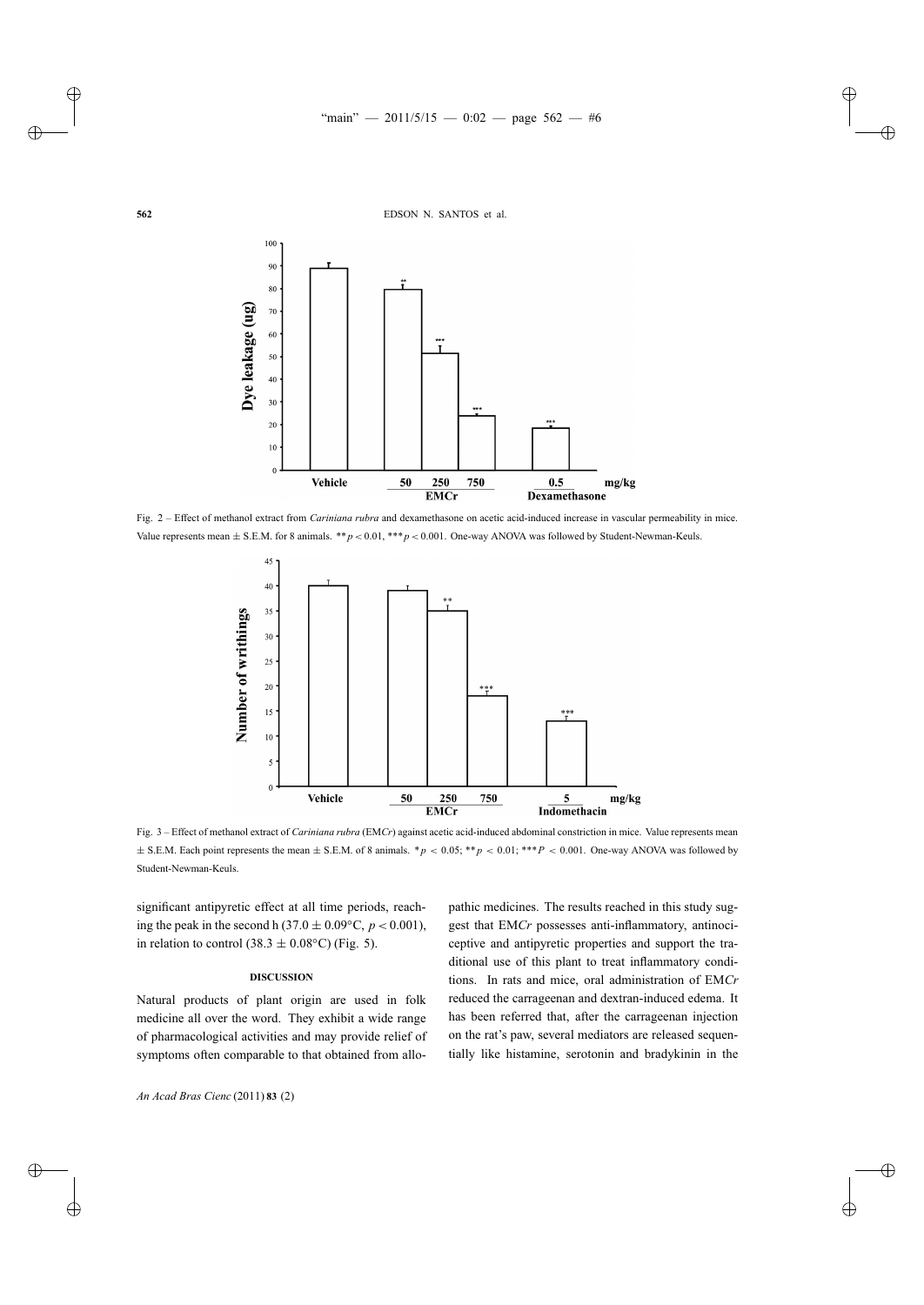

Fig. 4 – Effect of vehicle or methanol extract from *Cariniana rubra* (EM*Cr*) and meperidine on formalin-induced nociception in mice. Each column represents mean  $\pm$  S.E.M. of 8 animals. \*\**p* < 0.01, \*\*\**p* < 0.001. One-way ANOVA was followed by Student-Newman-Keuls.



Fig. 5 – Effect of vehicle, methanol extract of *Cariniana rubra* (EM*Cr*) or phenacetin on Brewer's yeast-induced hyperthermia in rats. Each point represents the mean  $\pm$  S.E.M. of 8 animals.  $*p$ 0.05;  $**p < 0.01$ ;  $***p < 0.001$ . One-way ANOVA was followed by Student-Newman-Keuls.

initial phase (0-1h), and an increase in the production of prostaglandins through the activation of cyclooxygenase-2 and release of nitric oxide in the later phase (1-6 h) are reported (Silva et al. 2005). It is likely that the extract might have suppressed the edema formation

by the inhibition of the inflammatory mediator substances. In addition, the extract effectively reduced the vascular permeability in intraperitoneal acetic acid test wherein many components of inflammatory cascade participate involving resident cells, macrophages and mast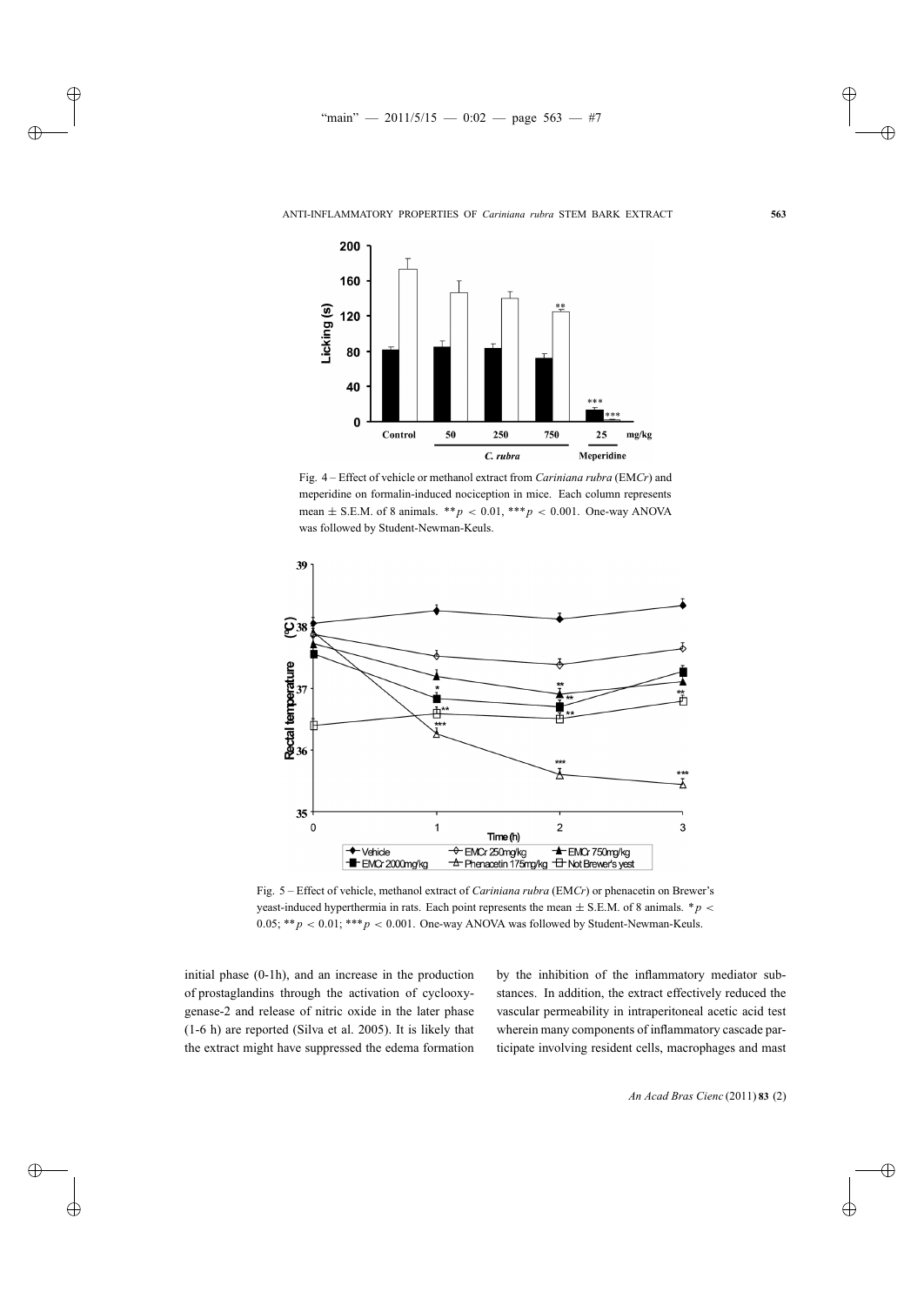cells (Whittle 1964, Ribeiro et al. 2000). The increase in vascular permeability induced by acetic acid is known to correspond to the initial exudative inflammation and, conversely, its inhibition may contribute to the reduction of edema formation and to decrease the migration of neutrophils. Histamine and serotonin are the principal mediators involved in the dextran-induced paw edema, and their release is a result of mast cell degranulation (Lo et al. 1982). EM*Cr* effectively suppressed the dextran edema, and its effect at 750 mg/kg was similar to that of 0.5 mg/kg dexamethasone.

The injection of carrageenan into the pleural cavity of rodents provokes an acute inflammatory response characterized by the accumulation of fluids in the pleural cavity with a large number of polymorphonuclear leukocytes. This eventually leads to the increased levels of prostaglandin  $E_2$ , reactive oxygen intermediates, lipid peroxidation, and cytokines such as TNF- $\alpha$  and IL-1 $\beta$ (Di Paola et al. 2004). Cell migration occurs as a result of different processes including adhesion and cell mobility (Meade et al. 1986). The extract treated animals displayed less neutrophils in the pleural cavity fluids than in the controls, suggesting the inhibition of neutrophil influx.

Besides anti-inflammatory activity, the EM*Cr* demonstrated antinociceptive activity in the experimental models of chemical nociception induced by acetic acid and in the second phase of subplantar formalin. However, it was inactive in the first phase of formalin and in hot-plate tests, suggesting that the effect of EM*Cr* is related to the anti-inflammatory action.

The acetic acid-induced abdominal writhing test is a visceral pain model commonly used to assess the inflammatory pain for its high sensitivity, despite its low specificity. Acetic acid unleashes the release of several mediators such as bradykinin, substance P and prostaglandins, as well as cytokines such as IL-1 $\beta$ , TNF $\alpha$ and IL-8 (Sekiya 1982). The antinociceptive activity demonstrated by EM*Cr* in this model implies that it is likely to inhibit these mediators and, thus, the activation of chemosensitive nociceptors that contribute to the development of inflammatory pain.

The formalin test is more specific and simulate clinical pain. Several reports suggest that formalin-induced licking response is mediated by the release of

*An Acad Bras Cienc* (2011) **83** (2)

the excitatory amino acid glutamate at the first phase, and by sensory neuropeptides like substance P released from sensory neurons at the spinal cord at the second phase (Otuki et al. 2001). Since EM*Cr* failed to show antinociception in the first phase of formalin test, possibly EM*Cr* has only peripheral antinociceptive activity.

Most of non-steroidal anti-inflammatory drugs (NSAIDs) exert antipyretic effects inhibiting prostaglandins production (Dinarello 1989), thereby suppressing inflammation-associated hyperthermia (Kaufmann et al. 1997). The injection of brewer's yeast causes the liberation of proinflammatory cytokines and stimulates the synthesis of prostaglandin  $E_2$  in the surroundings of the hypothalamic thermoregulator centers (Chan and Fiscus 2004). Since the extract manifests a significant antipyretic effect in yeast-induced pyrexia, this may be related to its anti-inflammatory effect.

The phytochemical analysis of the extract confirmed the presence of several constituents previously isolated and identified from this crude drug. Arjunolic acid has been reported as an active compound reducing diabetic injury and other pathological conditions related to oxidative stress (Manna et al. 2009, Ghosh et al. 2010a, b). Furthermore, sitosterol and its glycosides have been shown to display anti-inflammatory and analgesic effect (Bouic et al. 1996, Yuk et al. 2007, Aragão et al. 2007, Messias et al. 2008). Other still unidentified constituents of the extract, including tannins, also contribute to the total activity of the crude drug. Tannins have been recognized as active and widespread compounds in several medicinal and food plants (Okuda 2005, Yoshida et al. 2000, 2005). The data presented here indicate that *C. rubra* extract possesses anti-inflammatory, antinociceptive and antipyretic effects and support to the traditional indication of *C. rubra* stem bark in inflammatory conditions.

## **ACKNOWLEDGMENTS**

The authors are grateful to Superintendência do Desenvolvimento da Amazônia (SUDAM), Conselho Nacional de Desenvolvimento Científico e Tecnológico (CNPq), Fundação de Amparo à Pesquisa do Estado de Mato Grosso (FAPEMAT), Instituto Nacional de Ciência e Tecnologia em Áreas Úmidas (INAU) and Centro de Pesquisas do Pantanal (CPP) for the financial support.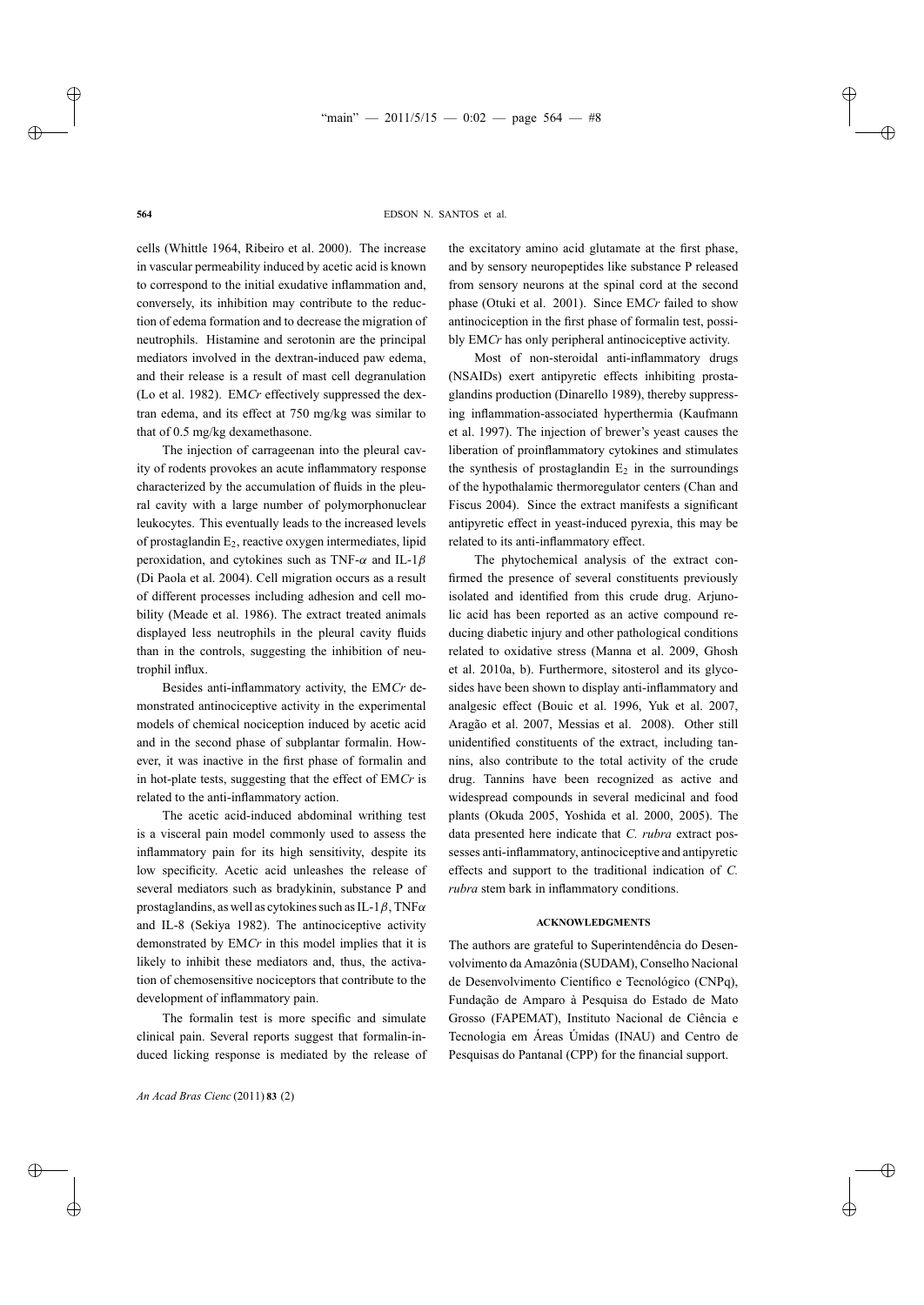## **RESUMO**

*Cariniana rubra* Miers (Lecythidaceae), popularmente conhecido como "jequitibá-vermelho", é uma árvore brasileira de grande porte, cuja casca é utilizada nas formas de infusão e decocção para o tratamento de condições inflamatórias. Os efeitos antiinflamatório, antinociceptivo e antipirético do extrato metanólico da casca do caule de *Cariniana rubra* (EM*Cr*) foram avaliados em animais experimentais. A atividade antiinflamatória do EM*Cr* foi testada nos modelos de edema de pata induzido por carragenina e dextrana em ratos, pleurisia induzida por carragenina em ratos e permeabilidade vascular aumentada por ácido acético em ratos. As atividades antinociceptiva e antipirética foram avaliadas utilizando os modelos de nocicepções induzidos por ácido acético e formalina, placa quente em camundongos e de pirexia, pela injeção de levedura de cerveja em ratos. O extrato inibiu o edema induzido por carragenina e dextrana, reduziu o volume de exsudato e a migração de leucócitos na pleurisia induzida por carragenina e o aumento da permeabilidade vascular induzida por ácido acético. O EM*Cr* inibiu a nocicepção nas contorções induzidas por ácido acético e na segunda fase do teste de formalina e diminuiu a temperatura retal. No entanto, foi inefetivo no teste da placa quente. A análise química por via úmida deu resultados positivos para saponinas, triterpenos, esteroides e compostos fenólicos. Fitosteróis e triterpenóides pentacíclicos (β-sitosterol, estigmasterol, α and β-amirinas em mistura e ácido arjunólico) e as saponinas triterpenoidais: 3-*O*-β-Dglucopiranosideo de sitosterol; ácido arjunólico 28-β-glucopiranosila-23-*O*-acetila; ácido arjunólico 3-*O*-β-glucopiranosila e ácido arjunólico 28-*O*-[α-L-rhamnopiranosil-(1→2)-β-Dglucopiranosila]-23-*O*-acetila. Pode-se presumir que os efeitos do EM*Cr* foram causados pela inibição da liberação e/ou ação de diversos mediadores inflamatórios. Estes resultados validam o uso tradicional das preparações caseiras de *Cariniana rubra* para tratar a inflamação.

**Palavras-chave:** antiinflamatório, antinociceptivo, antipirético, *Cariniana rubra*, Lecythidaceae, saponinas triterpênicas.

#### **REFERENCES**

- AL-GHAMDI MS. 2001. The anti-inflammatory, analgesic and antipyretic activity of *Nigella sativa*. J Ethnopharmacol 76: 45–48.
- ARAGÃO GF, CUNHA PINHEIRO MC, NOGUEIRA BAN-DEIRA P, GOMES LEMOS TL AND DE BARROS VIANA GS. 2007. Analgesic and anti-inflammatory activities of

the isomeric mixture of alpha- and beta-amyrin from *Protium heptaphyllum* (Aubl.) march. J Herb Pharmacother 7(2): 31–47.

- BOUIC PJD, ETSEBETH S, LIEBENBERG RW, ALBRECHT CF, PEGEL K AND VAN JAARSVELD PP. 1996. Betasitosterol and beta-sitosterol glucoside stimulate human peripheral blood lymphocyte proliferation: Implications for their use as an immunomodulatory vitamin combination. Int J Immunopharmacol 18: 693–700.
- CHAN GH AND FISCUS RR. 2004. Exaggerated production of nitric oxide (NO) and increases in inducible NO-synthase mRNA leves induced by the pro-inflammatory cytokine interleukin-beta in vascular smooth muscle cells of elderly rats. Exp Gerontol 39(3): 384–394.
- DE LA CRUZ MG. 2008. Plantas Medicinais de Mato Grosso: a Farmacopéia Popular dos Raizeiros, Cuiabá: Carlini & Caniato Eds, 224 p.
- DI PAOLA R, DI MARCO R, MAZZON E, GENOVESE T, BENDTZEN K, MACRI B, NICOLETTI F AND CUZZO-CREA S. 2004. Prevention of carrageenan-induced pleurisy in mice by anti-CD30 ligand monoclonal antibody. Clin Immunol 113: 64–73.
- DINARELLO CA. 1989. The endogenous pyrogens in hostdefense interactions. Hosp Pract 24: 111–128.
- EDDY NB AND LEIMBACH D. 1953. Synthetic analgesics II. Dithienylbutenyl and dithienylbutyl-amines. J Pharmacol Exp Ther 107: 385–393.
- GHOSH J, DAS J, MANNA P AND SIL PC. 2010a. Arjunolic acid, a triterpenoid saponin, prevents acetaminophen (APAP)-induced liver and hepatocyte injury via the inhibition of APAP bioactivation and JNK-mediated mitochondrial protection. Free Radical Bio Med 48: 535–553.
- GHOSH J, DAS J, MANNA P AND SIL PC. 2010b. Acetaminophen induced renal injury via oxidative stress and TNF- $\alpha$  production: Therapeutic potential of arjunolic acid. Toxicology 268: 8–18.
- HARBORNE JB. 1998. Phytochemical Methods (A Guide to Modern Techniques of Plant Analysis), London: Chapman and Hall Ltd, 302 p.
- HUNSKAAR S AND HOLE K. 1987. The formalin test in mice: dissociation between inflammatory and non-inflammatory pain. Pain 30: 103–114.
- KAUFMANN WE, ANDREASSON KL, ISAKSON PC AND WORLEY PF. 1997. Cyclooxygenases and the central nervous system. Prostaglandins 54: 601–624.
- KOSTER R, ANDERSON M AND DE BEER EJ. 1959. Acetic acid for analgesic screening. Fed Proc 18: 412–414.